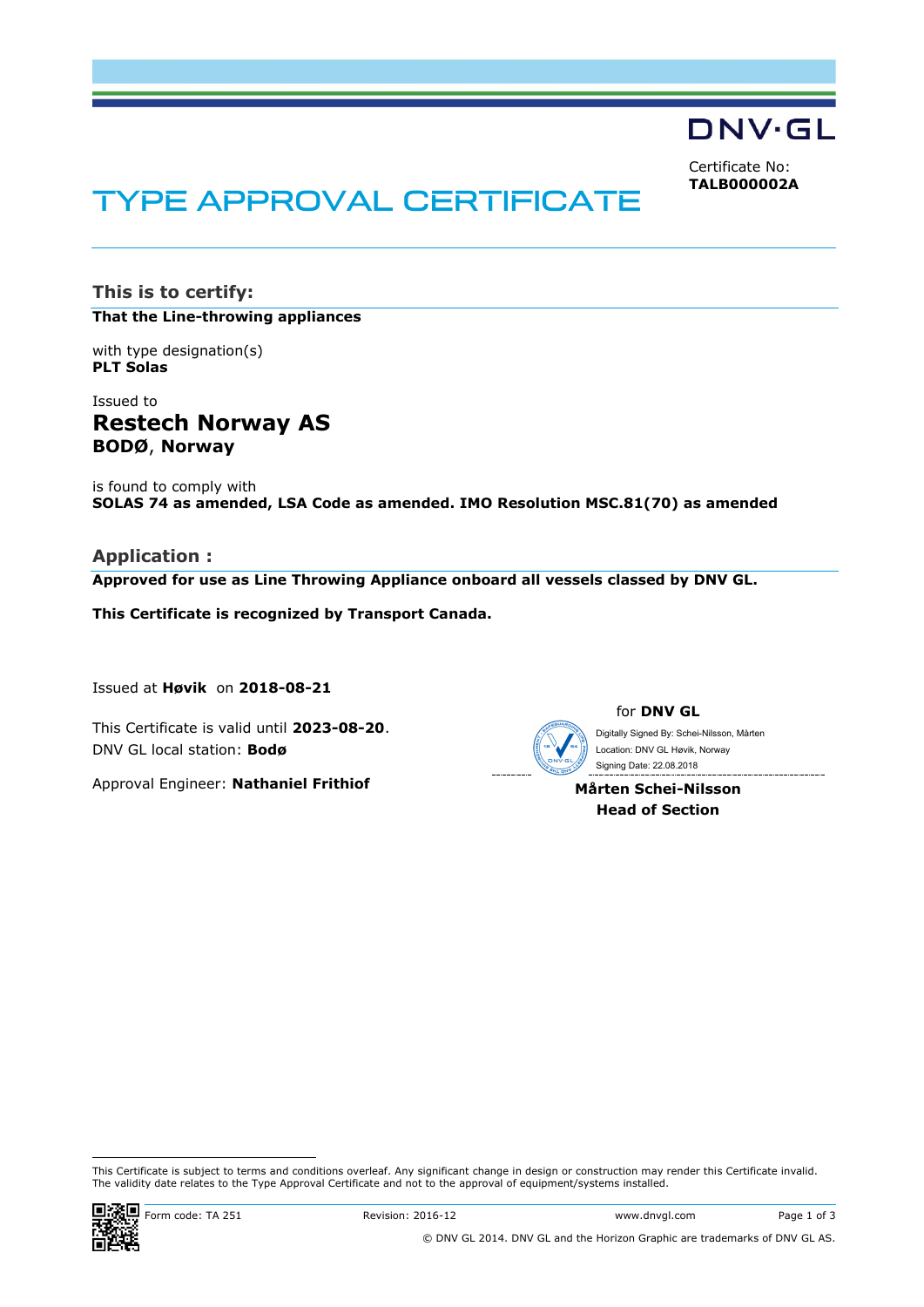Job Id: **262.1-028864-1** Certificate No: **TALB000002A**

# **Product description**

"PLT Solas"

line throwing appliance of hand held pneumatic type consiting of a pressurized air cylinder, anodized aluminium & stainless steel launching unit and four projectiles, each containing minimum 230 m nylon line.

| Projectile weight:     | 1.8 ka  |
|------------------------|---------|
| Launching unit:        | 9.6 ka  |
| Fully equipped weight: | 11.4 ka |

## **Application/Limitation**

The design assessment is based on IMO Res. MSC.48(66), as amended by IMO Res. MSC.207(81) and IMO Res. MSC.218(82), and Canadian Life Saving Appliance Standard TP 14475E Part I, Ch.VII item 7.1.

Production and installation testing shall be carried out according to IMO Res. MSC.81(70), Part 2, Ch.4.

The air cylinder shall be pressurized to minimum 200 bars, maximum 300 bars. The air cylinder shall be checked periodically according to user manual and have a hydrostatic test performed every 5 years from date of manufacture.

The unit shall be stored in a dry and safe place when not in use.

## **Type Examination documentation**

Test report from tests performed at Restech Norway AS, Bodø dated 27<sup>th</sup> April 2018 and witnessed by DNV GL.

| Drawing No         | Rev. | Title                                               | Date       |
|--------------------|------|-----------------------------------------------------|------------|
|                    |      | PLT Solas - Bill of material                        |            |
|                    |      | PLT Solas - Tensile test of lines for projectils    | 2018-04-17 |
|                    |      | PLT Solas - Cyclic test of projectile               | 2018-01-29 |
|                    |      | PLT Solas - User Manual                             |            |
|                    |      | PLT Solas - Test report (Cyclic tests, low and high | 2018-04-28 |
|                    |      | temperatures and launching tests)                   |            |
| $26 - 00$          | 1.0  | PLT Solas - Projectile                              | 2018-04-25 |
| $24 - 05 - 00$     | 1.0  | PLT Solas - Air cylinder cover                      | 2018-04-24 |
| $24 - 04 - 00$     | 1.0  | PLT Solas - Grip                                    | 2018-04-25 |
| $24 - 03 - 00$     | 1.0  | PLT Solas - Trigger valve                           | 2018-04-24 |
| $24 - 02 - 00$     | 1.1  | PLT Solas - Regulator                               | 2018-05-03 |
| $24 - 01 - 00 - 1$ | 1.0  | PLT Solas - Main unit                               | 2018-04-25 |
| $24 - 00 - 00$     | 1.0  | PLT Solas - Base unit, overview                     | 2018-04-25 |

Technical documentation:

#### **Tests carried out**

Tests are documented in accordance with recommendation on testing of Lifesaving Appliances, IMO Res. MSC.81(70) Part 1, as amended by IMO Res. MSC.200(80) and IMO Res. MSC.226(82), and Canadian Life Saving Appliance Standard TP 14475E Part II, item 9.

#### **Marking of product**

The product is to be indelibly marked in both French and English according to LSA Code as required by LSA Code item 1.1.2.9 and Canadian Life Saving Appliance Standard TP14475E item 15.1.2.

The product should be provided with brief instructions or diagrams clearly illustrating the use printed on the casing.